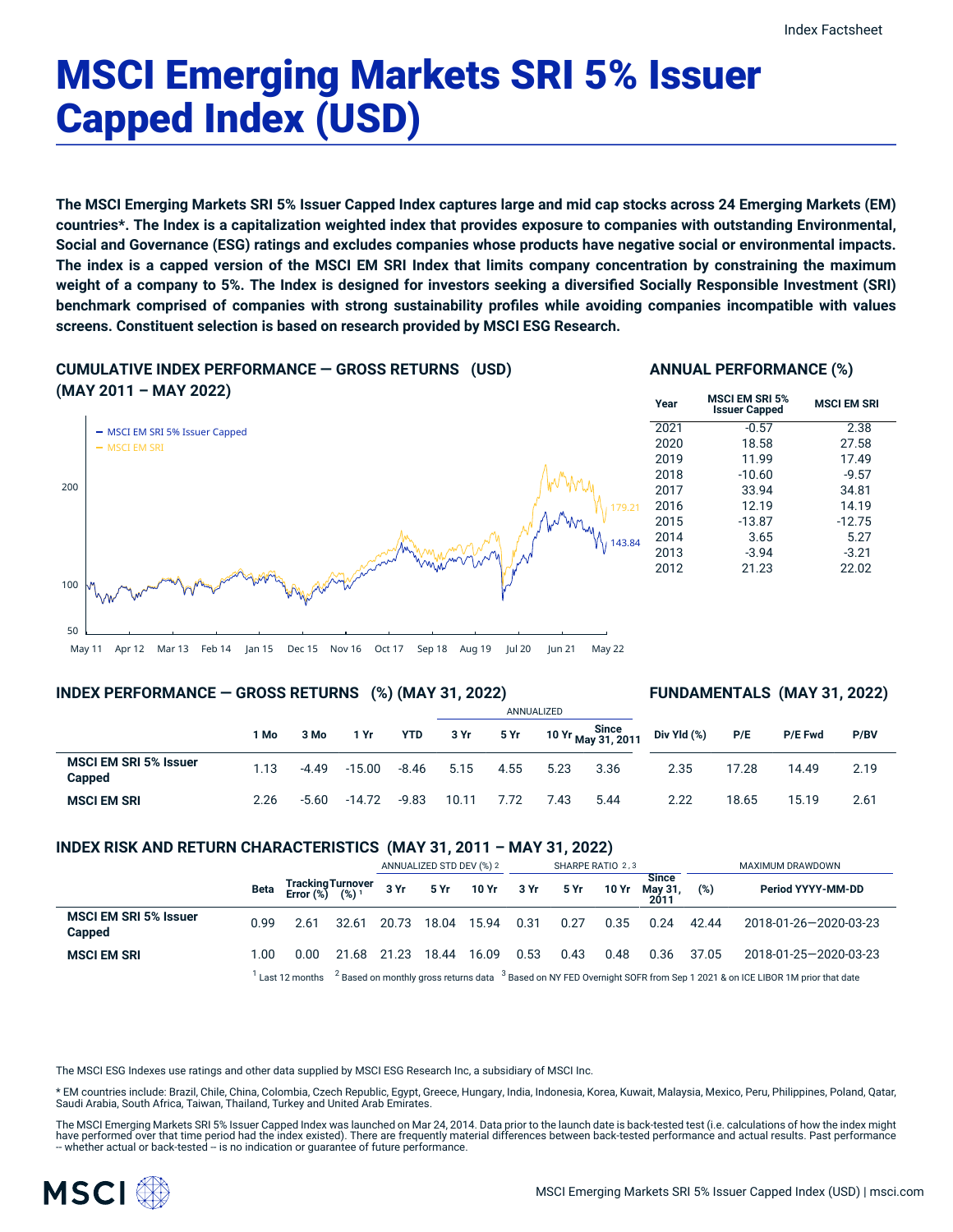### **INDEX CHARACTERISTICS**

|                     | <b>MSCI EM SRI 5%</b><br><b>Issuer Capped</b> | <b>MSCI EM SRI</b> |  |  |  |  |  |
|---------------------|-----------------------------------------------|--------------------|--|--|--|--|--|
| Number of           | 185                                           | 185                |  |  |  |  |  |
| <b>Constituents</b> |                                               |                    |  |  |  |  |  |
|                     | Weight $(*)$                                  |                    |  |  |  |  |  |
| Largest             | 4.69                                          | 26.15              |  |  |  |  |  |
| <b>Smallest</b>     | 0.01                                          | 0.01               |  |  |  |  |  |
| Average             | 0.54                                          | 0.54               |  |  |  |  |  |
| <b>Median</b>       | 0.28                                          | 0.21               |  |  |  |  |  |

# **TOP 10 CONSTITUENTS**

|                                 | Country   | <b>Index</b><br>Wt. (%) | Parent<br><b>Index</b><br>Wt. (%) | <b>Sector</b>       |
|---------------------------------|-----------|-------------------------|-----------------------------------|---------------------|
| <b>MEITUAN B</b>                | <b>CN</b> | 4.69                    | 5.37                              | <b>Cons Discr</b>   |
| <b>TAIWAN SEMICONDUCTOR MFG</b> | TW        | 4.61                    | 26.15                             | Info Tech           |
| <b>NETEASE</b>                  | <b>CN</b> | 3.28                    | 2.47                              | <b>Comm Srvcs</b>   |
| PING AN INSURANCE H             | CN        | 2.96                    | 2.23                              | Financials          |
| BYD CO H                        | <b>CN</b> | 2.14                    | 1.62                              | <b>Cons Discr</b>   |
| <b>NAVER</b>                    | <b>KR</b> | 2.09                    | 1.58                              | <b>Comm Srvcs</b>   |
| <b>QATAR NATIONAL BANK</b>      | 0A        | 1.95                    | 1.47                              | Financials          |
| <b>WUXI BIOLOGICS</b>           | <b>CN</b> | 1.93                    | 1.46                              | <b>Health Care</b>  |
| FIRST ABU DHABI BANK            | AE        | 1.88                    | 1.42                              | Financials          |
| <b>HINDUSTAN UNILEVER</b>       | IN        | 1.82                    | 1.37                              | <b>Cons Staples</b> |
| Total                           |           | 27.35                   | 45.14                             |                     |

# **FACTORS - KEY EXPOSURES THAT DRIVE RISK AND RETURN MSCI FACTOR BOX**



# **SECTOR WEIGHTS**



# **MSCI FaCS**



Neutral factor exposure (FaCS = 0) represents MSCI ACWI IMI.

# **COUNTRY WEIGHTS**